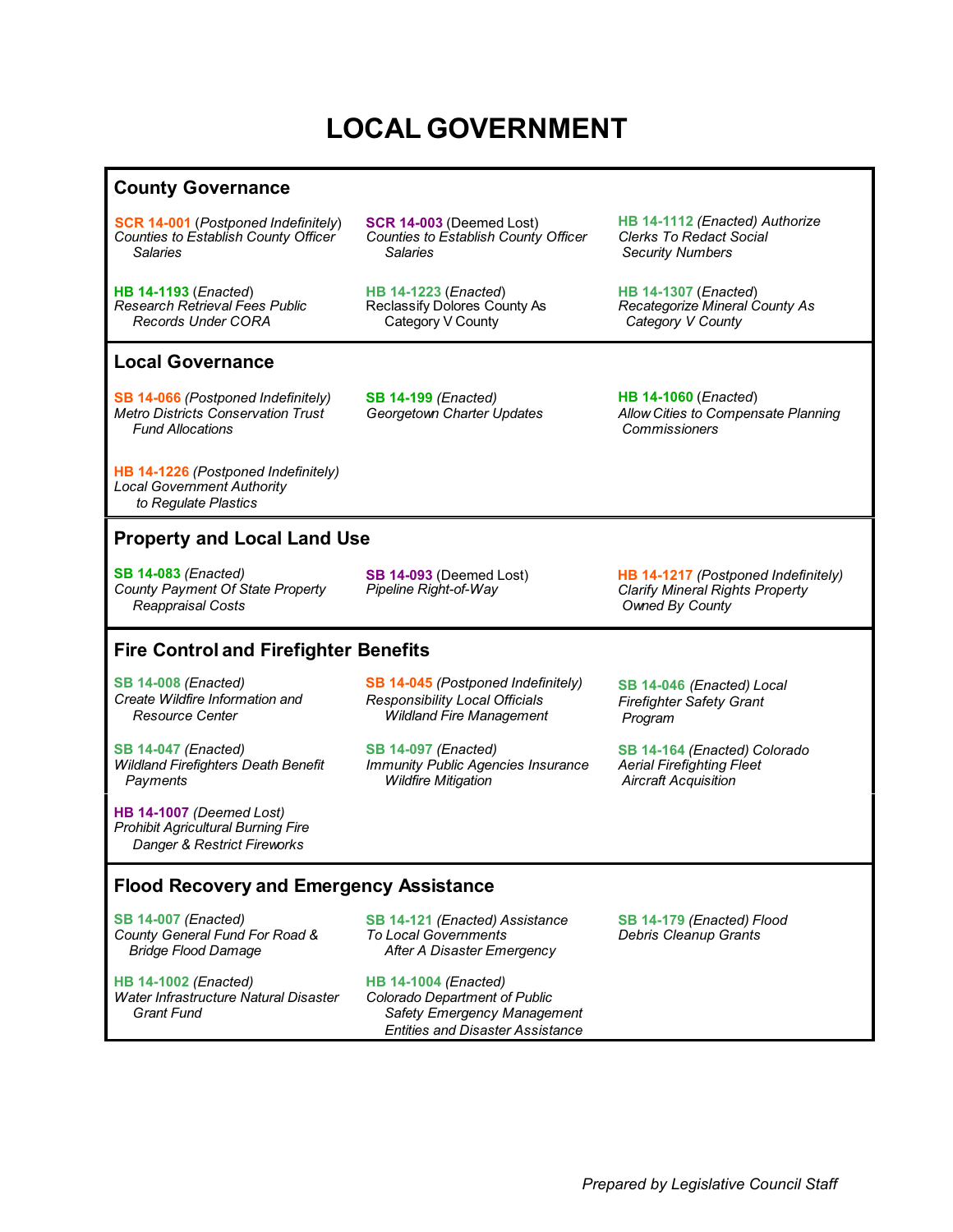#### <span id="page-1-0"></span>**County Governance**

**[House Bill 14-1112](http://www.leg.state.co.us/Clics/CLICS2014A/csl.nsf/fsbillcont3/ADB067827243BC2587257C360078D88D?Open&file=1112_enr.pdf)** requires county clerk and recorders (clerks) to redact the first five digits of a social security number (SSN) from public documents recorded with the clerk, upon request of the person who is assigned the SSN or the person's representative. Clerks must redact the SSN if the document containing the SSN is in electronic form, the clerk has the equipment to make the redaction automatically, and the person requesting the redaction makes the request in writing and pays a fee.

**[House Bill 14-1193](http://www.leg.state.co.us/Clics/CLICS2014A/csl.nsf/fsbillcont3/8DE89ABEFA36240887257C300006B2DF?Open&file=1193_enr.pdf)** places limits on custodians of public records under the Colorado Open Records Act (CORA) and requires custodians to post fees and policies concerning research and retrieval of documents on the custodian's website in order to charge fees to requesters. The act requires that the first hour of research and retrieval for a CORA request be provided at no cost to the requester, and limits the fee that custodians may charge for research and retrieval of records beyond the first hour to \$30 per hour, as adjusted for inflation every five years.

Current law establishes the salary for county officer positions of commissioner, sheriff, treasurer, assessor, clerk and recorder, coroner, and surveyor. For purposes of setting the salary for these positions, counties are categorized into one of six classifications. Both Dolores and Mineral Counties are currently categorized as a Category VI county. **[House Bill 14-1223](http://www.leg.state.co.us/Clics/CLICS2014A/csl.nsf/fsbillcont3/01980C09F2E24F4587257C300006E1FA?Open&file=1223_enr.pdf)** reclassifies Dolores County as a Category V county. **[House Bill 14-1307](http://www.leg.state.co.us/Clics/CLICS2014A/csl.nsf/fsbillcont3/B1B2768F8B0A811B87257C8D0058F2DA?Open&file=1307_enr.pdf)** reclassifies Mineral County as a Category V county.

Two measures concerning county governance were postponed indefinitely during the 2014 General Assembly. **[Senate Concurrent Resolution 14-001](http://www.leg.state.co.us/Clics/CLICS2014A/csl.nsf/fsbillcont3/9B0C054C495CC02987257C7E00020B48?Open&file=SCR001_01.pdf)** would have referred a constitutional amendment to voters at the 2014 general election that, if approved, would have authorized limited gaming in certain parts of Kiowa County in eastern Colorado. In addition, Kiowa County would have been added to the list of counties and municipalities receiving a constitutional distribution from the Limited Gaming Fund. **[Senate Concurrent Resolution 14-003](http://www.leg.state.co.us/Clics/CLICS2014A/csl.nsf/fsbillcont3/2EA44E911C6DFA6C87257CBA0053D7F0?Open&file=SCR003_en2.pdf)** would have referred a constitutional amendment to voters at the 2014 general election to give the authority to each board of county commissioners to establish the salaries paid to its county officers, and directed the General Assembly to enact legislation creating citizens' commissions on county officer compensation in each county of the state.

#### **Local Governance**

Prior to the passage of **[House Bill 14-1060](http://www.leg.state.co.us/Clics/CLICS2014A/csl.nsf/fsbillcont3/F9D6494C3D432F1887257C3000064787?Open&file=1060_enr.pdf)**, members of the planning commission in a Colorado city or town were required to serve without compensation. The bill authorizes, but does not require, the governing body of a city or town to pass an ordinance providing for the compensation of members of its planning commission.

The town of Georgetown, Colorado must get approval from the General Assembly to amend its town charter. **[Senate Bill 14-199](http://www.leg.state.co.us/Clics/CLICS2014A/csl.nsf/fsbillcont3/D052760A7E51CF6887257CA9004FF020?Open&file=199_enr.pdf)** updates the town's charter. Specifically, the amendments to the charter establish requirements for the election of local officials, the appointment and authority of town officials, the proceedings for eminent domain and special district cases, and public requirements for ordinances. The measure also codifies eight amendments to the town charter that were approved by the General Assembly in previous years.

Two bills concerning local control were postponed indefinitely during the 2014 General Assembly. **[Senate Bill 14-066](http://www.leg.state.co.us/Clics/CLICS2014A/csl.nsf/fsbillcont3/944C1F9D5A6C92C887257C300007145C?Open&file=066_01.pdf)** would have allowed certain metropolitan districts that provide parks and recreation services the ability to receive a full share apportionment from the Conservation Trust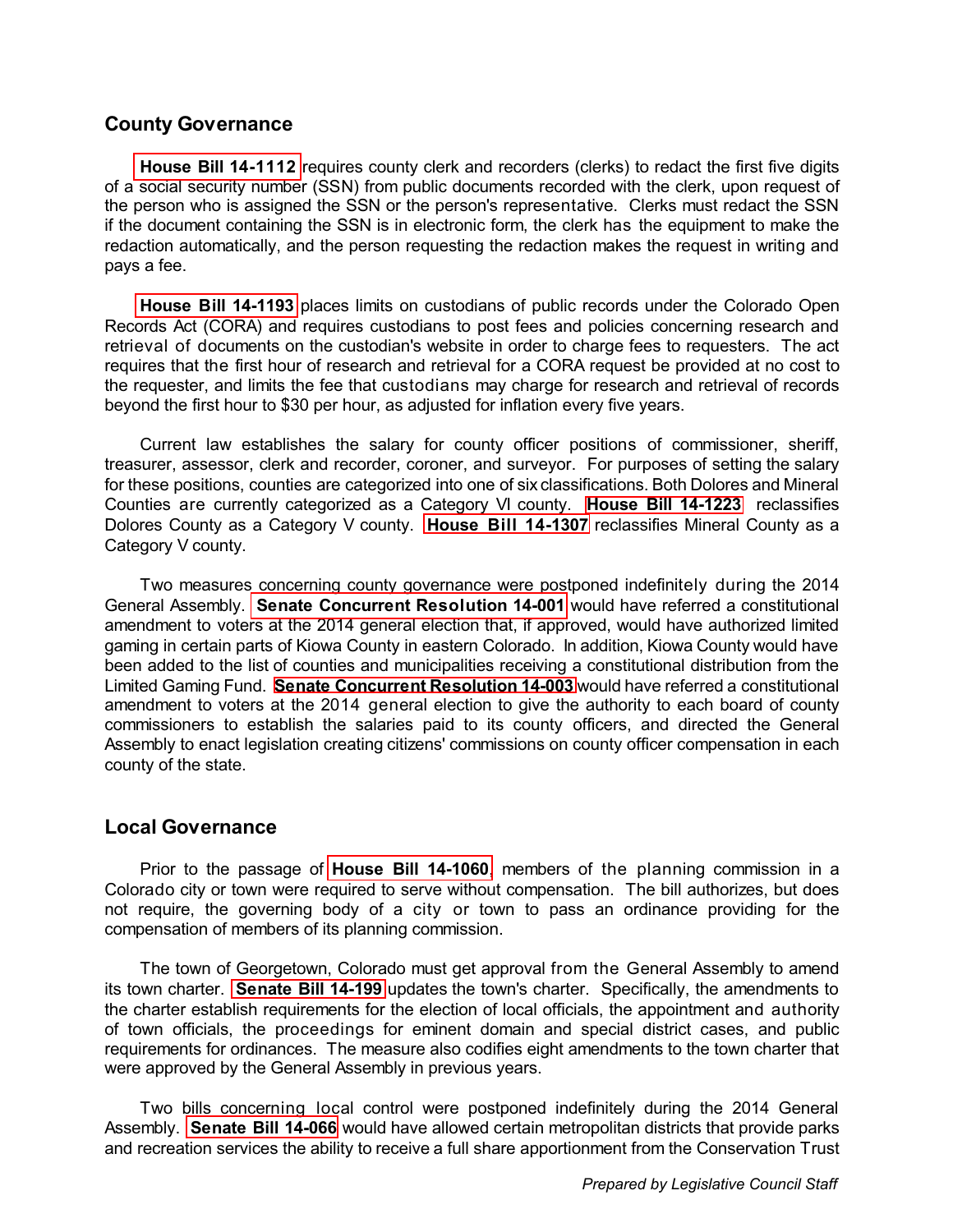<span id="page-2-0"></span>Fund. **[House Bill 14-1226](http://www.leg.state.co.us/Clics/CLICS2014A/csl.nsf/fsbillcont3/C4FC4B121753672887257C5C0076D239?Open&file=1226_01.pdf)** would have removed the statutory restriction that a local government may not require or prohibit the use or sale of specific types of plastic materials or products, or restrict or mandate containers, packaging, or labeling for any consumer product.

# **Property and Local Land Use**

Current law requires that if a county assessor fails to appraise property consistent with the property tax provisions of the state, a reappraisal of the property must be done at the county's expense. Any assistance provided by the state for a reappraisal must be reimbursed by the county. **[Senate Bill 083](http://www.leg.state.co.us/Clics/CLICS2014A/csl.nsf/fsbillcont3/FBD7B99069C4BD7787257C360078D966?Open&file=083_enr.pdf)** authorizes the State Board of Equalization (SBE) to waive the requirement that a county reimburse the state for costs incurred in assisting with the reappraisal, if the county implements a plan to use the money saved to improve the functioning of the county assessor's office. If the county does not implement the plan by an agreed upon date, the SBE must revoke the waiver and the county must reimburse the state for the reappraisal costs; however, the state may not be reimbursed for the salary and benefits of state employees.

Two bills concerning property rights were postponed indefinitely during the 2014 legislative session. **[Senate Bill 14-093](http://www.leg.state.co.us/Clics/CLICS2014A/csl.nsf/fsbillcont3/E4292BBC297E713687257C360075F8F5?Open&file=093_ren.pdf)** would have clarified that pipeline companies that convey oil, gasoline, or other petroleum products may acquire rights-of-way by eminent domain and would have reiterated the applicability of state constitutional provisions concerning just compensation for property taken by eminent domain, as well as federal pipeline safety regulations. **[House Bill 14-1217](http://www.leg.state.co.us/Clics/CLICS2014A/csl.nsf/fsbillcont3/A7BA7D4E94C8BF0787257C60007BE6EC?Open&file=1217_01.pdf)** would have clarified the legal rights of county governments in connection with property owned by the county. Specifically, the measure would have clarified a county's ownership rights of minerals and oil and gas, leasing rights of mineral development, and subsurface rights under county property including public highways.

## **Fire Control and Firefighter Benefits**

*Wildfire Matters Review Committee.* Four bills concerning fire control and firefighter benefits were recommended by the Wildfire Matters Review Committee during the 2013 interim. **[Senate Bill 14-046](http://www.leg.state.co.us/Clics/CLICS2014A/csl.nsf/fsbillcont3/FABE6EA570FB2F9887257C3000063389?Open&file=046_enr.pdf)** creates a grant program for local fire departments to invest in equipment and training that increases firefighter safety. The grant program is administered by the Division of Fire Prevention and Control (DFPC) in the Department of Public Safety (DPS). In addition, the act creates the Local Firefighter Safety and Disease Prevention Fund consisting of gifts, grants, and donations and moneys appropriated by the General Assembly to be used for the reimbursement and training of firefighter safety equipment to prevent occupation-related diseases.

**[Senate Bill 14-047](http://www.leg.state.co.us/Clics/CLICS2014A/csl.nsf/fsbillcont3/A1B0BCF15746AF2787257C300006087B?Open&file=047_enr.pdf)** provides a lump-sum death benefit of \$10,000 to the survivors of seasonal wildland firefighters killed in the line of duty. The act clarifies the definition of seasonal wildland firefighters as temporary employees of the state, a local government, or a non-governmental fire department, and includes members of the Colorado Correctional Industries' state wildland inmate fire team crew, also known as "SWIFT" crews. The Director of the DFPC is required to make the lump-sum payment and can make payments from any cash fund within the division. The division and the lump-sum death benefit payments will be reimbursed through future appropriations from the General Assembly.

**[Senate Bill 14-097](http://www.leg.state.co.us/Clics/CLICS2014A/csl.nsf/fsbillcont3/442D501A9A2404A187257C3000060A94?Open&file=097_enr.pdf)** provides that public agencies are not liable for the actions of private insurance companies and their agents. The bill also clarifies that private insurance companies and their agents are not protected from liability related to wildfire mitigation activities under the Colorado Governmental Immunity Act. Under the bill, private insurance companies are still under the command of the local county sheriff, fire chief, or incident commander. However, in the event of an emergency, private insurance companies may engage in activities to protect the insurable private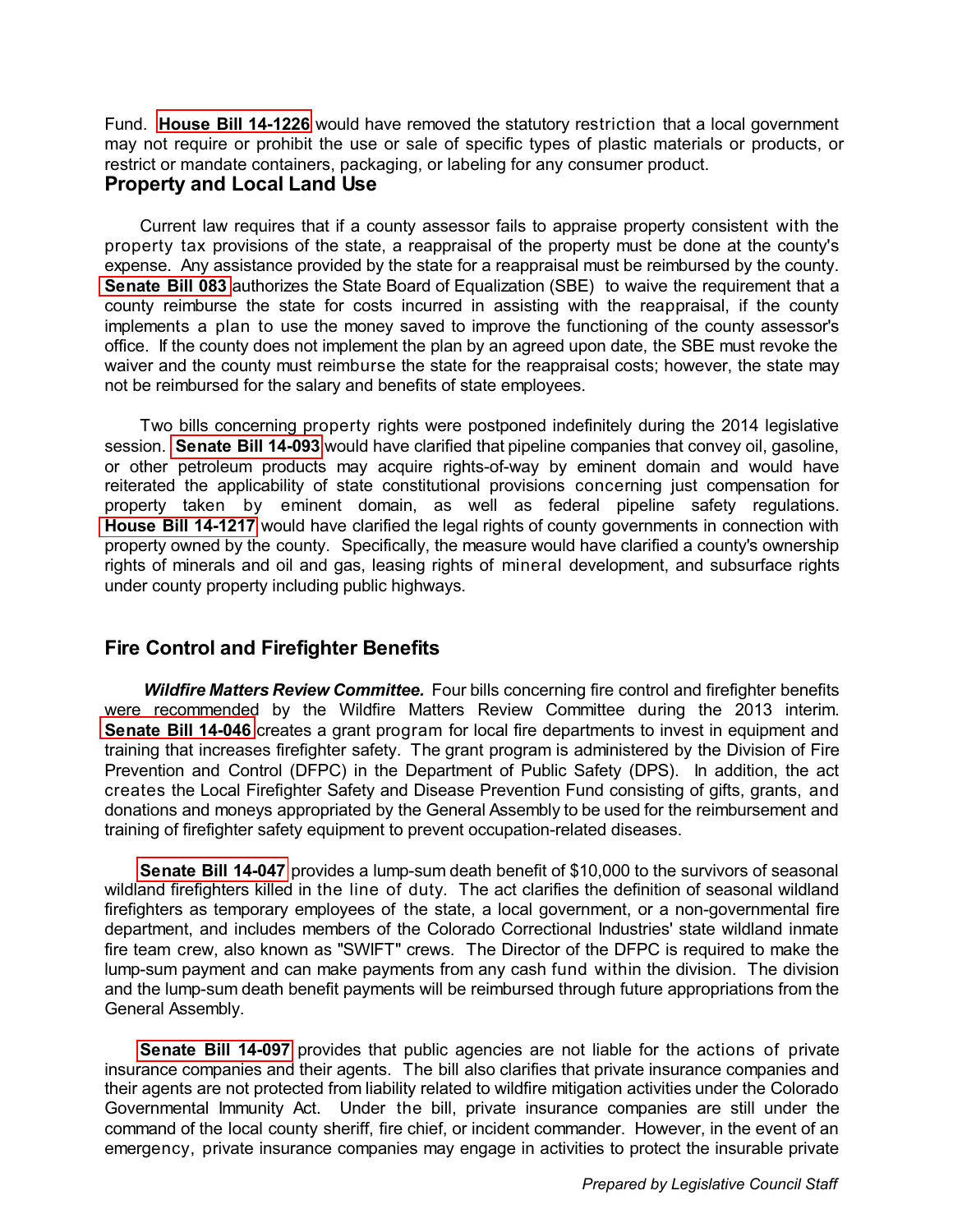<span id="page-3-0"></span>property of policyholders, including access to evacuated areas. No public agency will be liable for the actions of private insurance companies.

**[Senate Bill 14-008](http://www.leg.state.co.us/Clics/CLICS2014A/csl.nsf/fsbillcont3/7D7A134964F613A687257C30000645F0?Open&file=008_enr.pdf)** creates the Wildfire Information and Resource Center (WIRC) in the DPS. The DFPC is charged with providing information as a resource for homeowners, fire professionals, the media, and educators. Specifically, the information provided must relate to wildfire conditions and prescribed burns, prevention and preparation, and funding and training for wildfire mitigation. The DFPC is authorized to engage in a public-private partnership and to utilize grants and donations for the WIRC.

**Fire Control and Prevention.** Three additional bills concerning fire control were considered during the 2014 legislative session. **[Senate Bill 14-164](http://www.leg.state.co.us/Clics/CLICS2014A/csl.nsf/fsbillcont3/594FB40259D8DE1C87257C300005E7A5?Open&file=164_enr.pdf)** directs the DFPC to maximize its aerial firefighting and analytical capacity, within the DFPC's available budget and consistent with the recommendations of the DFPC's director. In addition, the measure makes changes concerning the Colorado Firefighting Aerial Corps (CFAC) and other responsibilities, including to enlarge revenue sources, establish standards for the acquisition of artifacts, and the creation of an advisory commission. In addition, the DFPC is directed to operate the Center of Excellence for Advanced Technology Aerial Firefighting based on technology, tactics, and economics for aerial firefighting resources employed by CFAC.

Two bills concerning fire control were lost during the 2014 legislative session. **[Senate Bill 14-045](http://www.leg.state.co.us/Clics/CLICS2014A/csl.nsf/fsbillcont3/9B55497AC9C080BA87257C3600754301?Open&file=045_01.pdf)**, which was postponed indefinitely, would have specified that when a fire exceeds the capabilities of a local fire protection district, the chief of the district is responsible for seeking assistance from the sheriff. The bill clarified that the sheriff would have been the principal coordinator of responding agencies and may have assumed responsibility for any fire protection functions in the affected unincorporated area. **[House Bill 14-1007](http://www.leg.state.co.us/Clics/CLICS2014A/csl.nsf/fsbillcont3/103CC06E530E2FC087257C3000063028?Open&file=1007_rev.pdf)**, which was lost in the Senate, would have expanded the authority of county governments to restrict agricultural burning on "red flag" days, when a red flag warning or high wind warning was issued by the National Weather Service, or other evidence supported a finding of high fire risk.

## **Flood Recovery and Emergency Assistance**

*Flood Recovery.* Three bills were passed during the 2014 legislative session concerning the September 2013 floods. **[Senate Bill 14-179](http://www.leg.state.co.us/Clics/CLICS2014A/csl.nsf/fsbillcont3/E18879A6BA98149587257C78005E7A6C?Open&file=179_enr.pdf)** creates the Stream Restoration Grant Account in the Flood and Drought Response Fund and transfers \$2.5 million from the Disaster Emergency Fund to the account. The act gives authority to the Colorado Water Conservation Board (CWCB) in the Department of Natural Resources (DNR) to make grants to help pay the costs of watershed cleanup and stream restoration in areas affected by the September 2013 flood. The act requires the CWCB to adopt criteria and procedures for awarding grants and requires that private entities and individuals be able to apply for grants. The account is repealed July 1, 2015, when the unexpended funds revert to the response fund.

**[House Bill 14-1002](http://www.leg.state.co.us/Clics/CLICS2014A/csl.nsf/fsbillcont3/B8AE4550353581B287257C550066B6D5?Open&file=1002_enr.pdf)** creates the Natural Disaster Grant Fund to be administered by the Department of Public Health and Environment (DPHE) and appropriates \$12 million General Fund for deposit into the fund. The fund is used to award grants to local governments to recover from the September 2013 floods. Priority will given to applicants that have the lowest financial ability to pay for the necessary construction, improvements, renovation, or reconstruction of water infrastructure.

**[House Bill 14-1004](http://www.leg.state.co.us/Clics/CLICS2014A/csl.nsf/fsbillcont3/6F69718D526F28C087257C3600755FD8?Open&file=1004_enr.pdf)** reorganizes certain functions within the Department of Public Safety (DPS) related to emergency management. The measure eliminates the Governor's Disaster Emergency Council and authorizes the Governor to provide financial assistance to individuals and families upon